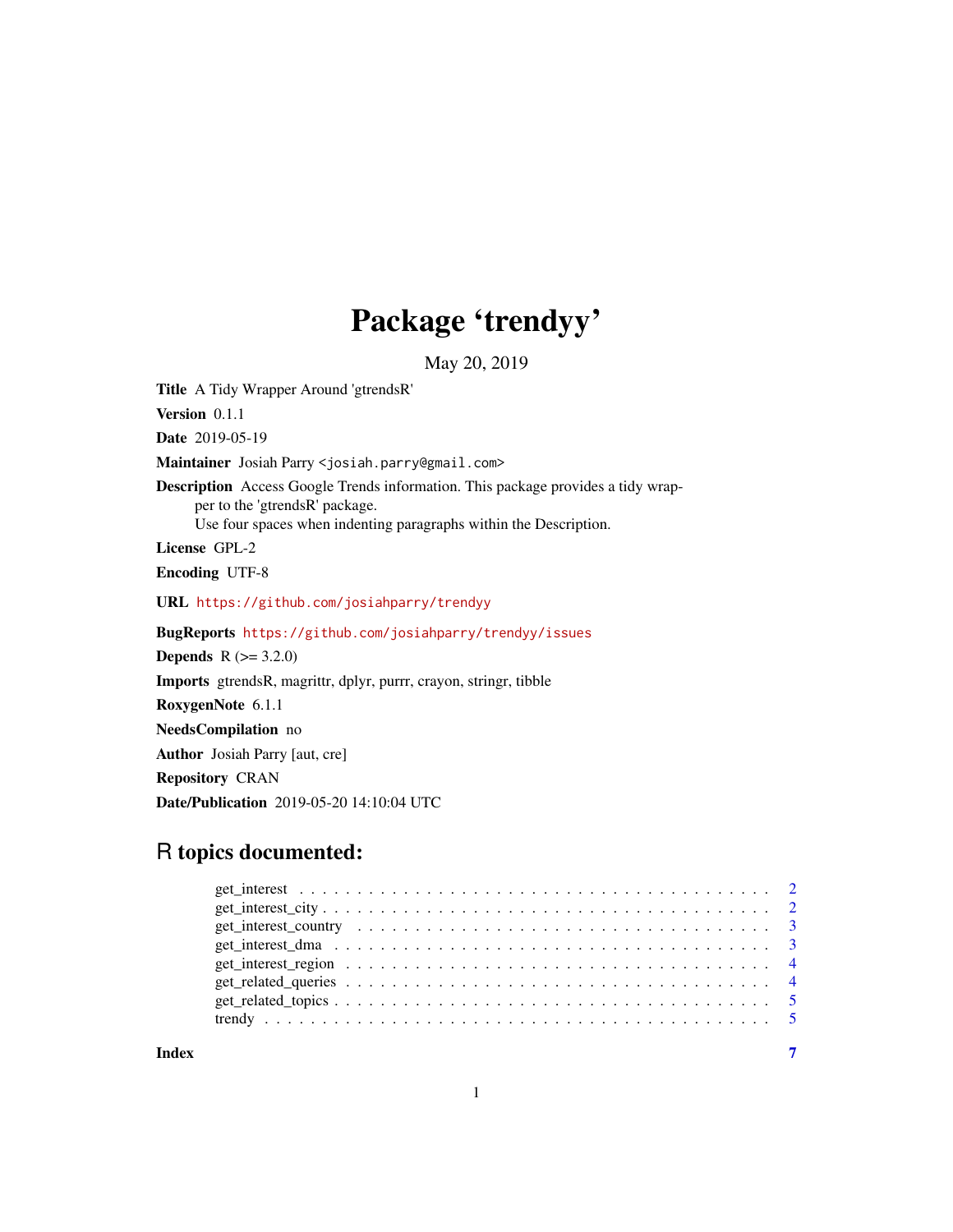<span id="page-1-0"></span>

#### Description

Extract a tibble of interest over time

#### Usage

get\_interest(trendy)

#### Arguments

trendy An object of class trendy created via trendy()

#### Examples

```
## Not run:
ob <- trendy("obama")
get_interest(ob)
```
## End(Not run)

get\_interest\_city *Retrieve interest by city*

#### Description

Extract a tibble of interest by city from trendy object

#### Usage

```
get_interest_city(trendy)
```
#### Arguments

trendy An object of class trendy created via trendy()

#### Examples

```
## Not run:
ob <- trendy("obama")
get_interest_city(ob)
```
## End(Not run)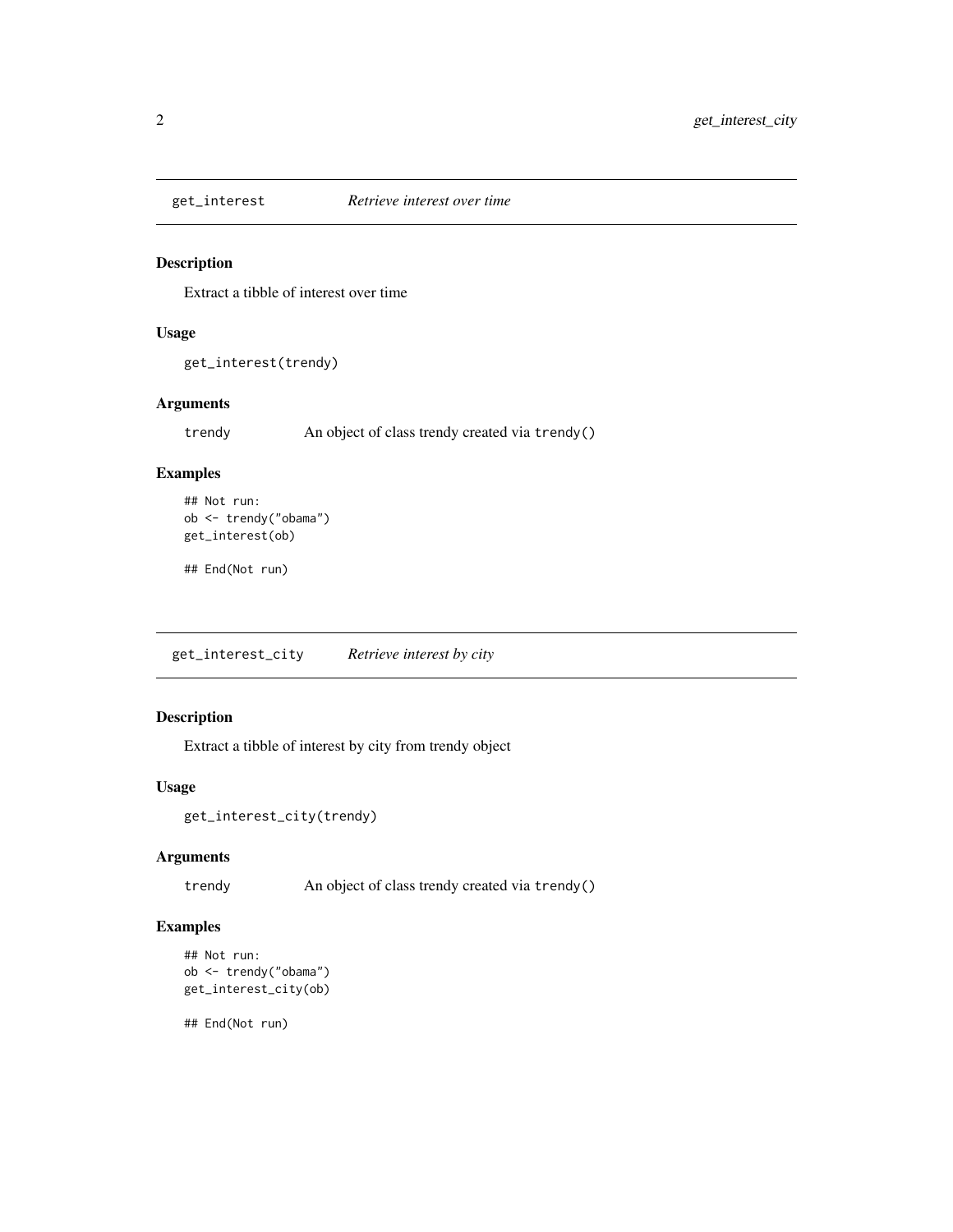<span id="page-2-0"></span>get\_interest\_country *Retrieve interest by country*

#### Description

Extract a tibble of interest by country from trendy object

#### Usage

```
get_interest_country(trendy)
```
#### Arguments

trendy An object of class trendy created via trendy()

#### Examples

```
## Not run:
ob <- trendy("obama")
get_interest_country(ob)
```
## End(Not run)

get\_interest\_dma *Retrieve interest by DMA*

#### Description

Extract a tibble of interest by DMA from trendy object

#### Usage

```
get_interest_dma(trendy)
```
#### Arguments

trendy An object of class trendy created via trendy()

#### Examples

```
## Not run:
ob <- trendy("obama")
get_interest_dma(ob)
```
## End(Not run)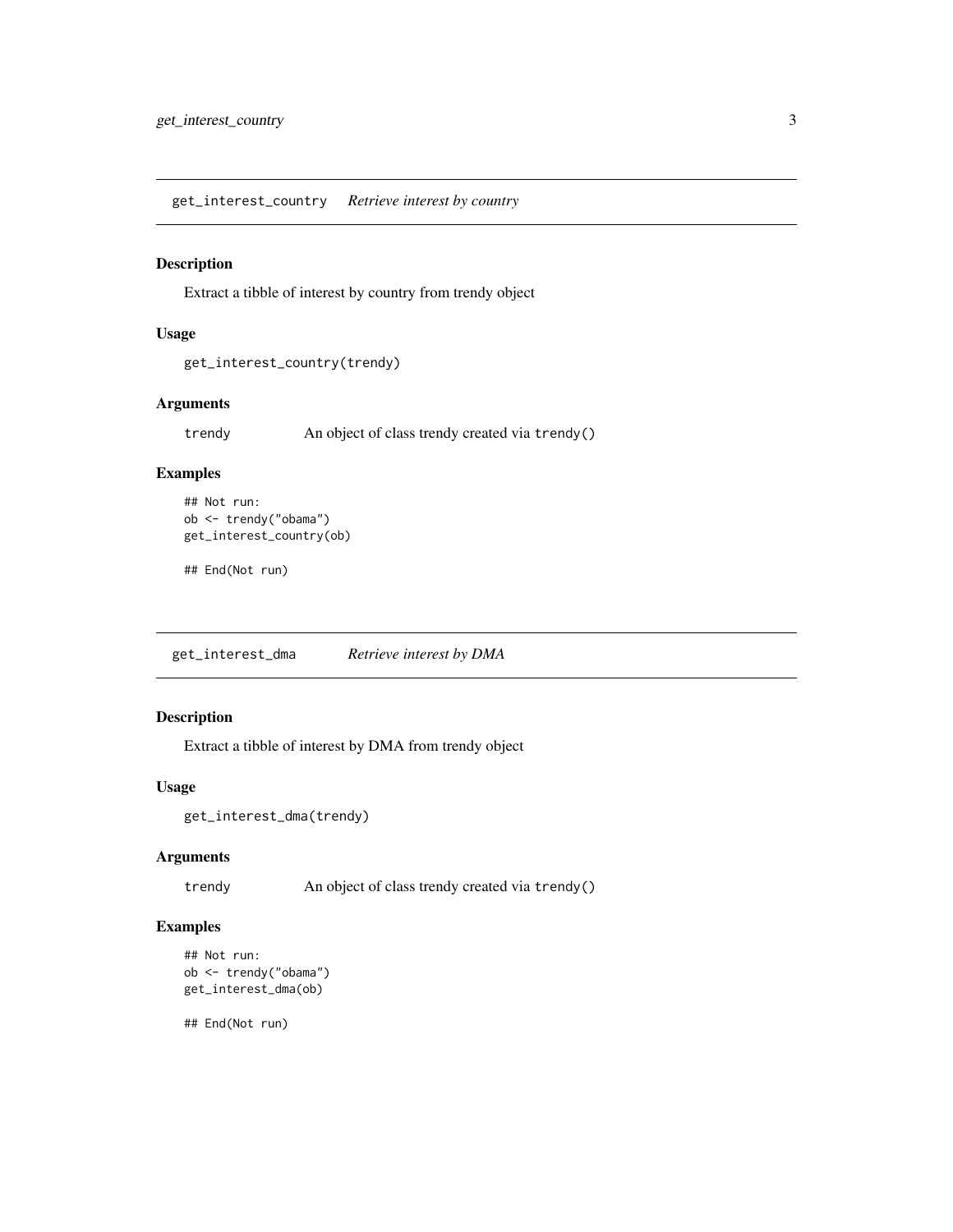#### <span id="page-3-0"></span>Description

Extract a tibble of interest by region from trendy object

#### Usage

```
get_interest_region(trendy)
```
#### Arguments

trendy An object of class trendy created via trendy()

#### Examples

```
## Not run:
ob <- trendy("obama")
get_interest_region(ob)
```
## End(Not run)

get\_related\_queries *Retrieve related queries*

#### Description

Extract tibble of related queries from trendy object

#### Usage

```
get_related_queries(trendy)
```
#### Arguments

trendy An object of class trendy created via trendy()

#### Value

A tibble containing related search terms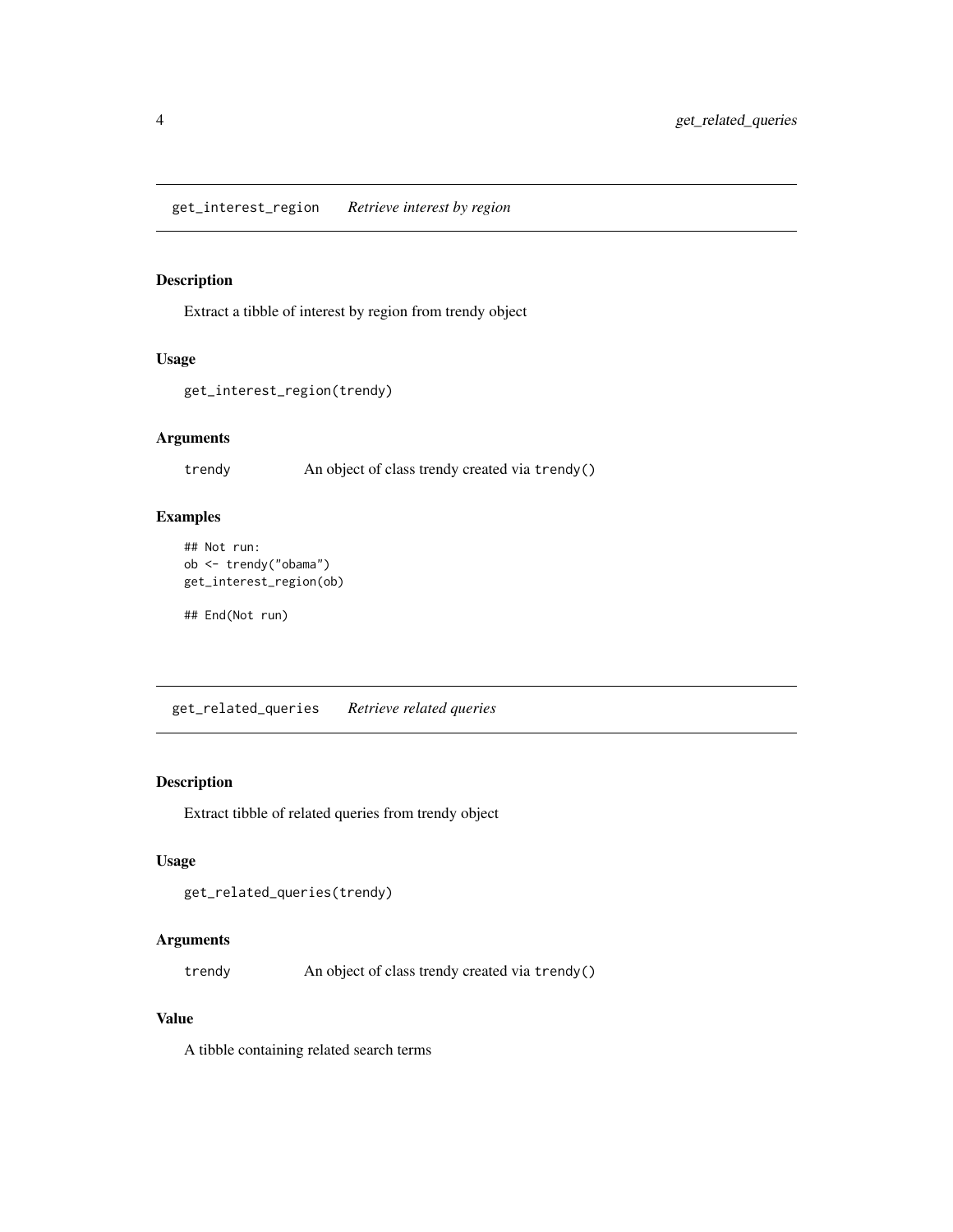<span id="page-4-0"></span>get\_related\_topics 5

#### Examples

```
## Not run:
ob <- trendy("obama")
get_related_queries(ob)
```
## End(Not run)

get\_related\_topics *Retrieve related topics*

#### Description

Extract a tibble of related topics from trendy object

#### Usage

get\_related\_topics(trendy)

#### Arguments

trendy An object of class trendy created via trendy()

#### Examples

```
## Not run:
ob <- trendy("obama")
get_related_topics(ob)
```
## End(Not run)

trendy *Google Trends Search*

#### Description

Search Google Trends to retrieve relative hits and popularity. This supports comparison of up to 5 search terms. Anything more than that will be searched individually.

#### Usage

```
trendy(search_terms, from = NA, to = NA, ...)
## S3 method for class 'trendy'
print(x, \ldots)
```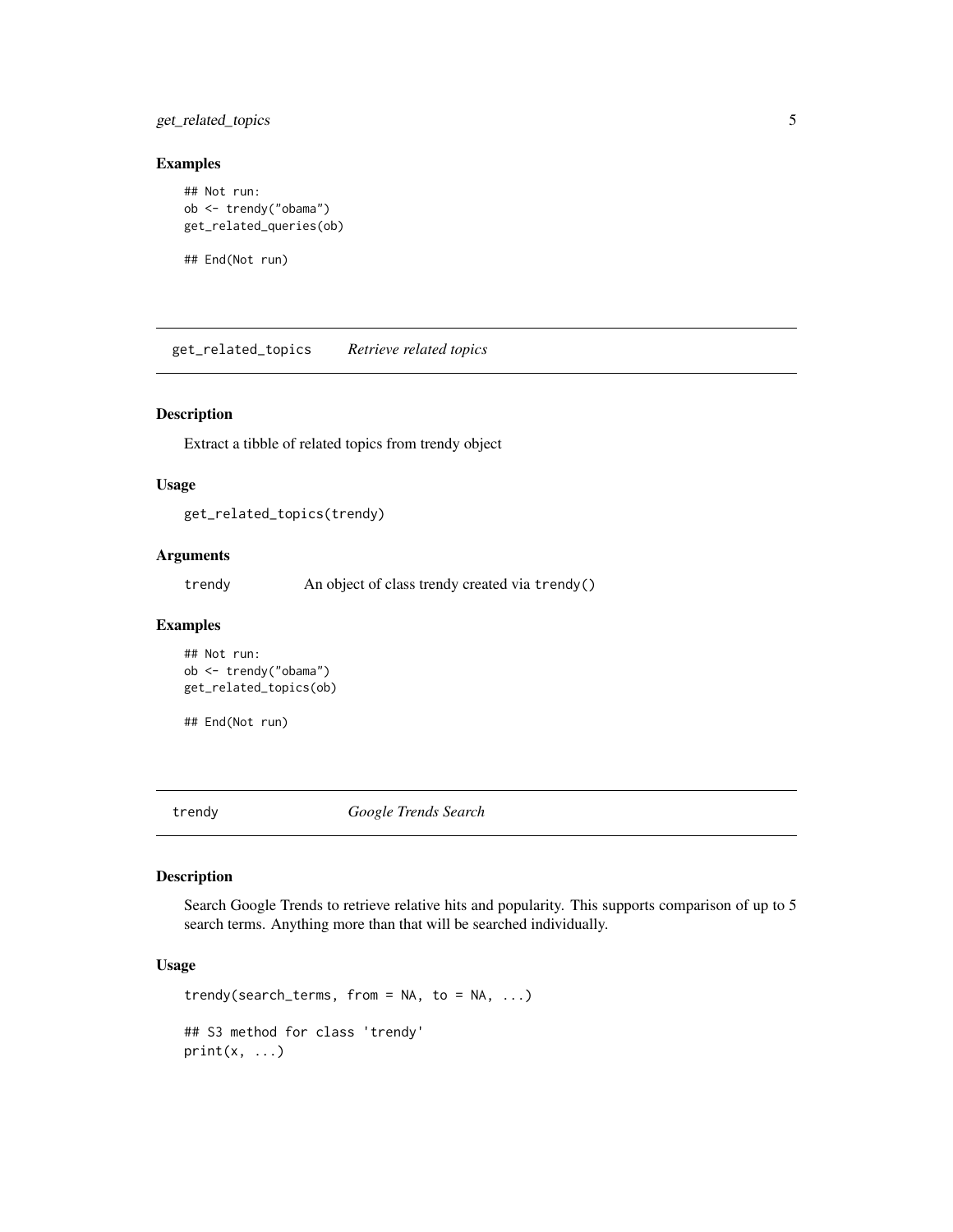### Arguments

| search_terms | A character vector containing the search terms of interest                                                                            |
|--------------|---------------------------------------------------------------------------------------------------------------------------------------|
| from         | The beginning date of the query                                                                                                       |
| to           | The beginning date of the query                                                                                                       |
| $\ddots$     | arguments passed to gtrendsR::gtrends(). See ?gtrendsR::gtrends for more<br>information including geography, language, and time-zone. |
| x            | trendy object                                                                                                                         |

#### Value

An object of class 'trendy'

## Examples

## Not run: trendy("RStudio 1.2")

## End(Not run)